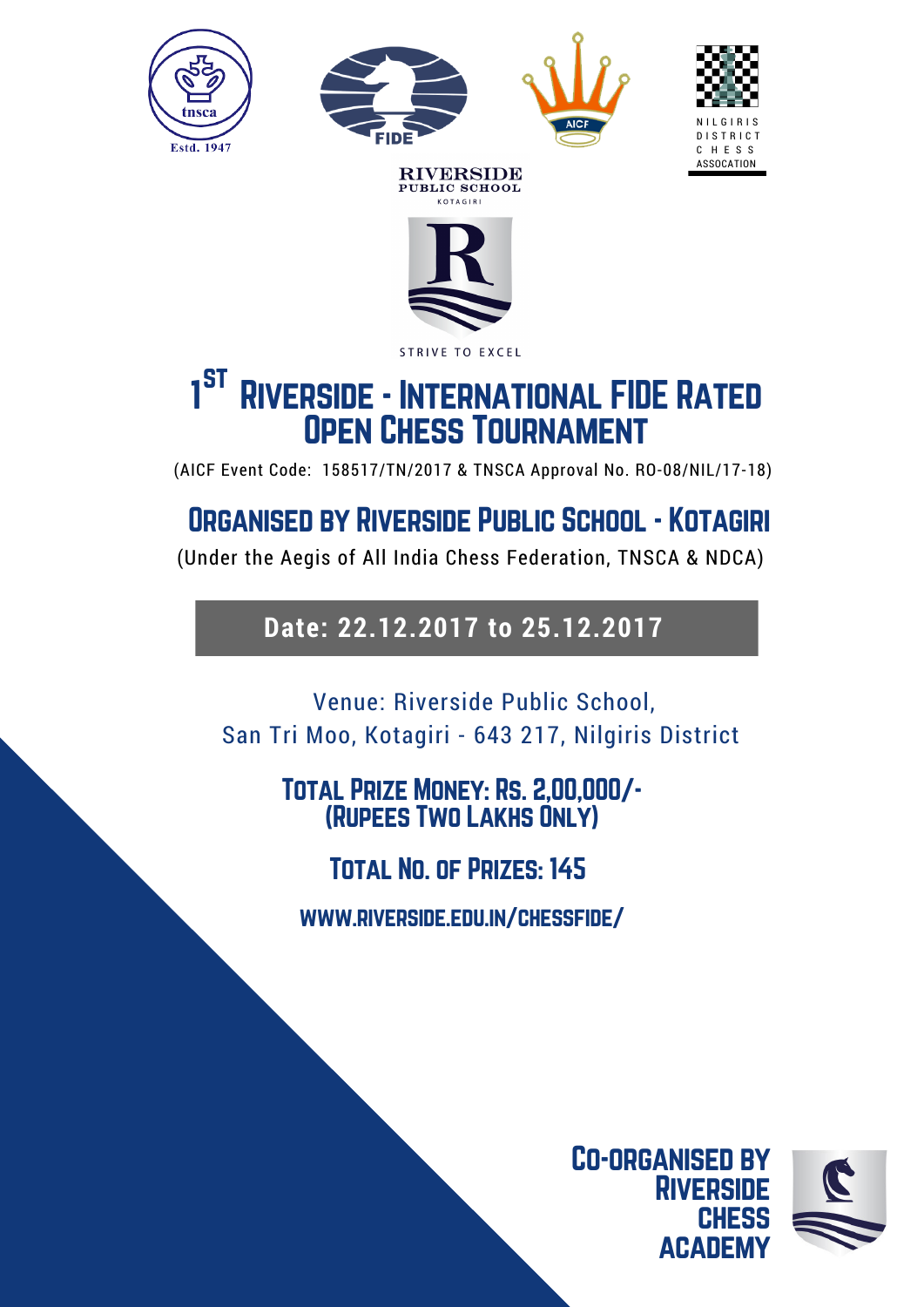# CASH PRIZES

| <b>MAIN PRIZES</b>                                                                                                      | <b>PRIZES</b>                                                                                      | <b>PRIZES</b>                                                                                      | <b>PRIZES</b>                                                                                      |
|-------------------------------------------------------------------------------------------------------------------------|----------------------------------------------------------------------------------------------------|----------------------------------------------------------------------------------------------------|----------------------------------------------------------------------------------------------------|
| <b>OPEN TO ALL</b>                                                                                                      | 1501 - 1800                                                                                        | 1201 - 1500                                                                                        | $0 - 1200$                                                                                         |
| 1st INR 35,000<br>2nd INR 25,000<br>3rd INR 18,000<br>4th INR 10,000<br>5th INR 8,000<br>6th INR 5,000<br>7th INR 3,000 | 1st INR 6,000<br>2nd INR 4,000<br>3rd INR 3,000<br>4th INR 2,500<br>5th INR 2,000<br>6th INR 1,500 | 1st INR 6,000<br>2nd INR 4,000<br>3rd INR 3,000<br>4th INR 2,500<br>5th INR 2,000<br>6th INR 1,500 | 1st INR 6,000<br>2nd INR 4,000<br>3rd INR 3,000<br>4th INR 2,500<br>5th INR 2,000<br>6th INR 1,500 |
| 8th INR 3,000<br>9th - 18th INR 2,500 each<br>19th - 20th INR 1,500 each                                                |                                                                                                    |                                                                                                    |                                                                                                    |

**Best Nilgiri Players**: 1st Rs.3000/-, 2nd Rs.2000/-, 3rd Rs.1500/-, 4th Rs.1500/- **Best Woman Player:** Trophy **Best Veteran Player:** Trophy **Best - Differently Abled Player:** Trophy

**Category Prizes (Cups):** Under 08, 10, 12, 14 & 18 (Top 12 Boys & 8 Girls)

Eligibility : Open to all. Last Date for Entries : 18.12.2017

**ENTRY FEES: RATED & UNRATED = INR, 1,000-/- (Rupees Thousand Only)**

FREE ENTRY: All GM's, IM's, WGM's, and Ratings above 2350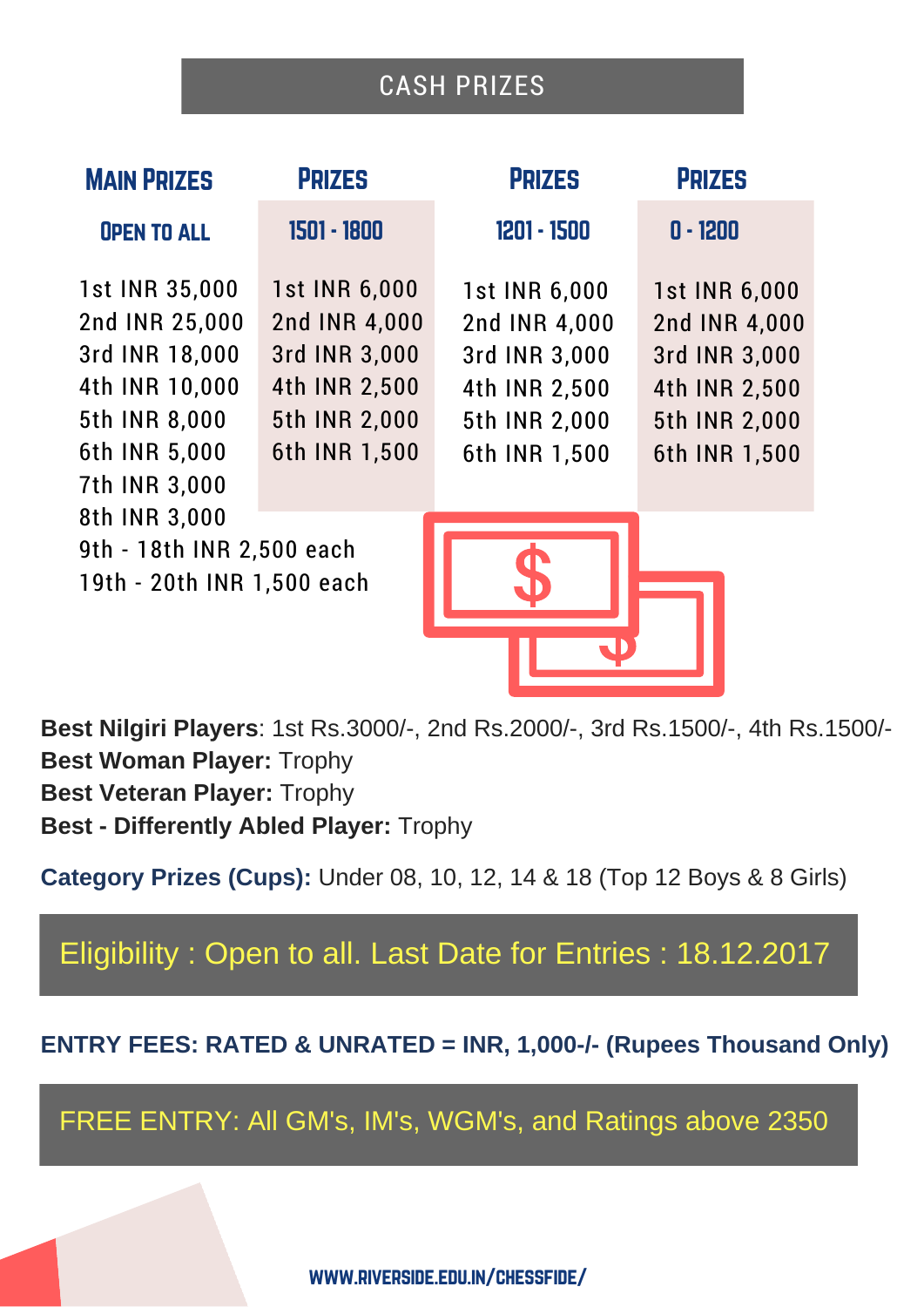## Tournament Schedule - TOTAL ROUNDS - 8

| 21.12.2017 | Thursday | Arrival                   | 03:00 PM   |
|------------|----------|---------------------------|------------|
| 22.12.2017 | Friday   | Inauguration              | 10:00 AM   |
| 22.12.2017 | Friday   | <b>Players Meeting</b>    | 10:30 AM   |
| 22.12.2017 | Friday   | Round 1                   | 11:00 AM   |
| 22.12.2017 | Friday   | Round 2                   | 04:00 PM   |
| 23.12.2017 | Saturday | Round 3                   | 09:00 PM   |
| 23.12.2017 | Saturday | Round 4                   | 03:00 PM   |
| 24.12.2017 | Sunday   | Round 5                   | 09:00 AM   |
| 24.12.2017 | Sunday   | Round 6                   | 03:00 PM   |
| 25.12.2017 | Monday   | Round <sub>7</sub>        | 09:00 PM   |
| 25.12.2017 | Monday   | Round 8                   | 02:00 PM   |
| 25.12.2017 | Monday   | <b>Prize Distribution</b> | 06:30 PM   |
| 26.12.2017 | Tuesday  | Departure                 | $11:00$ AM |
|            |          |                           |            |

**AICF Registration:** AICF player registration is compulsory. AICF player Registration fee is 250/- for the year 2017-2018. As per latest AICF regulation dated 31.07.2017, it is informed that from 1st September 2017 all AICF registrations will be accepted only through online. Players / Arbiters registration should be done well before the start of the event (Tournament). New entrants to the field of chess are informed that AICF players registration is mandatory and it should be done well before participating in any tournament. For renewing AICF registration of existing players, please click http://aicf.in/players/ For fresh AICF registration please click http://aicf.in/online-player-registration/ For fresh AICF registration, players are requested to keep their scanned passport size photograph and birth certificate and a valid email address (unique) not used by any other person/ player for AICF, ready before the registration process.

**NOTE:** Only passport size (less than 1MB) photographs in jpeg format should be uploaded.

**TNSCA Registration:** All the participants from Tamil Nadu are required to register themselves with TNSCA by paying Rs.150/- as player registration fee for the year 2017-18. The amount should be remitted along with the duly signed TN players Registration form plus one passport size photograph and Date of Birth Certificate copy. Those who have already paid must the proof thereof.

**NDCA Registration:** Nilgiri DCA Registration fee is Rs. 100/- for the year 2017-2018 (for Nilgiri players).

**System of Play:** The Tournament will be conducted as per FIDE Laws & Swiss System with 8 Rounds.

**Tie Break:** Buchholz System will be followed. In case of tie, prize money will not be shared.

**Time Control:** 90 minutes each with 30 seconds increment per move from move

**Protests:** Protests, if any against the decision of the Chief Arbiter shall be made in writing with a Protest fee Rs.1000/- within 30 minutes of the occurrence of the incident to the appeals committee. The Protest fee will be refunded if the appeal is upheld.

www.riverside.edu.in/chessfide/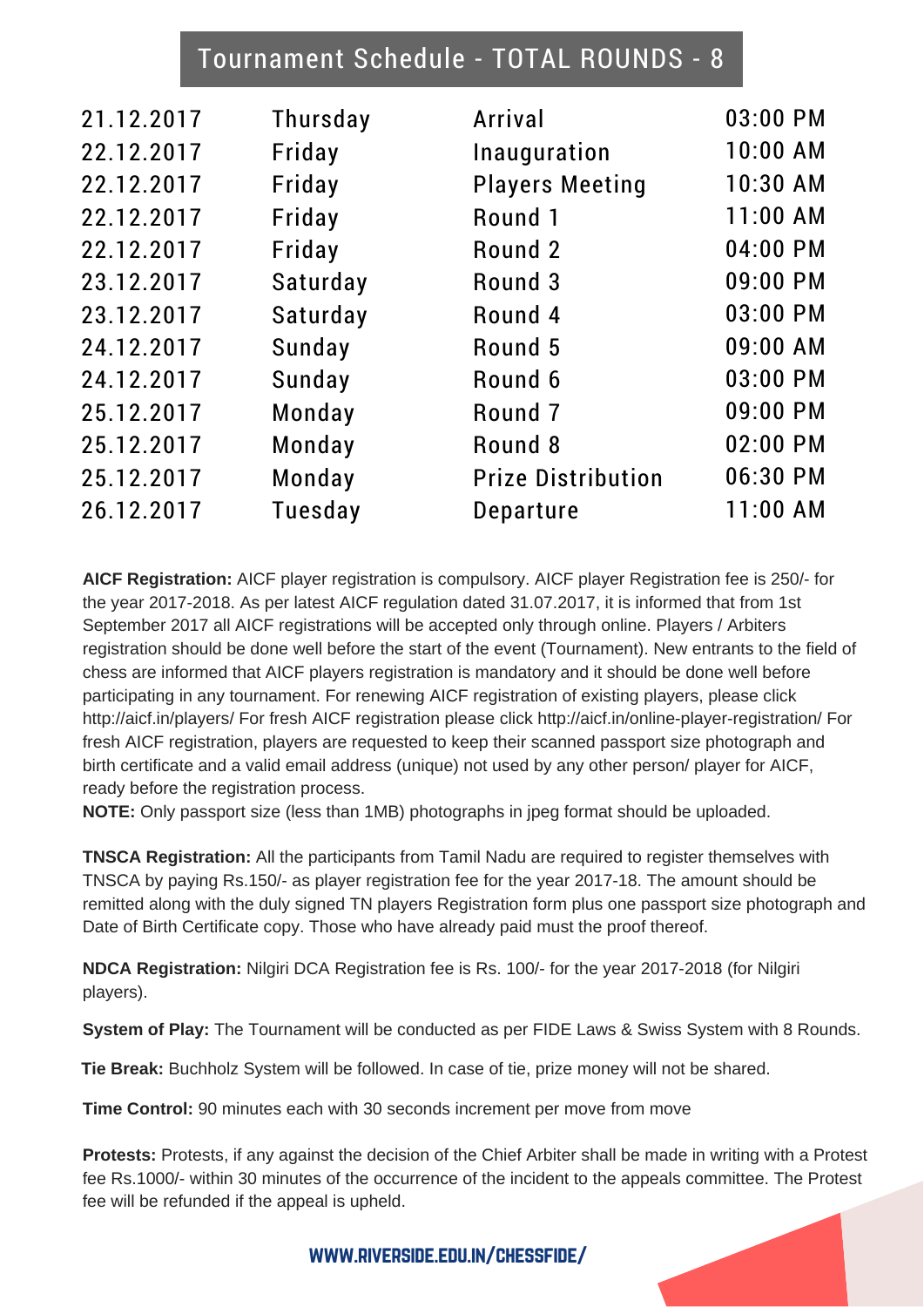**Withdrawals:** A Player may withdraw at any stage of the event, after informing Chief Arbiter in writing.

**Appeals Committee:** Before the commencement of the tournament appeals committee will be formed from the participants from the players meeting. The decision of the appeals committee is FINAL and BINDING on all participants.

**Disqualification:** Use of Alcohol & Smoking is not permitted in Venue, the offenders will be Disqualified; No Participants will leave the venue before the prize distribution function without the permission of the Chief Arbiter.

**Interpretation:** For Interpretation of Rule(s) and deciding any point not covered by rules, the decision of the Tournament Committee shall be final and binding. The Tournament committee has every right to make any addition or amendment to these rules. However, such changes will be displayed at the tournament Venue. If any amendments are to the rules the players will be informed in the players meeting and the same amendments will be displayed at the venue.

**Rights of Admission:** The Organizers /TNSCA/NDCA reserve the right to admit/refuse any entry without assigning any reason thereof. The organizers /TNSCA/NDCA reserves the rights of admission to the venue and lodging places.



**Accommodation:** Full board, food, and accommodation will be provided to all players at the rate of**Rs.2850 per head for the entire duration of the tournament**. This **should be confirmed before 15.12.2017** along with the payment. Ladies, Girls, Gentlemen, and Boys will be given separate accommodation.



**Weather:** During December there will be Chill Weather, so come prepared with your Sweaters, jerkins & Caps. A typical Nilgiris weather awaits you.



**Chess Sets:** Players are requested to bring their own International Chess set (and chess clock if, any)



**Certificate:** Participation certificates will be awarded to all participants.

#### **Chief Arbiter: Mr. V. Vijayraghavan - International Arbiter**

**For Enquiries Contact: Mr. Vivek - Riverside Chess Academy - 97878 08000 Mr. Govindan - Sports Co-ordinator - Riverside - 78670 96147 Email: sports@riverside.edu.in - vivek.m@riverside.edu.in - admin@riverside.edu.in**

**Entries can be PAID VIA:** www.easypaychess.com www.paychessentry.com & www.pay4chess.com

#### www.riverside.edu.in/chessfide/